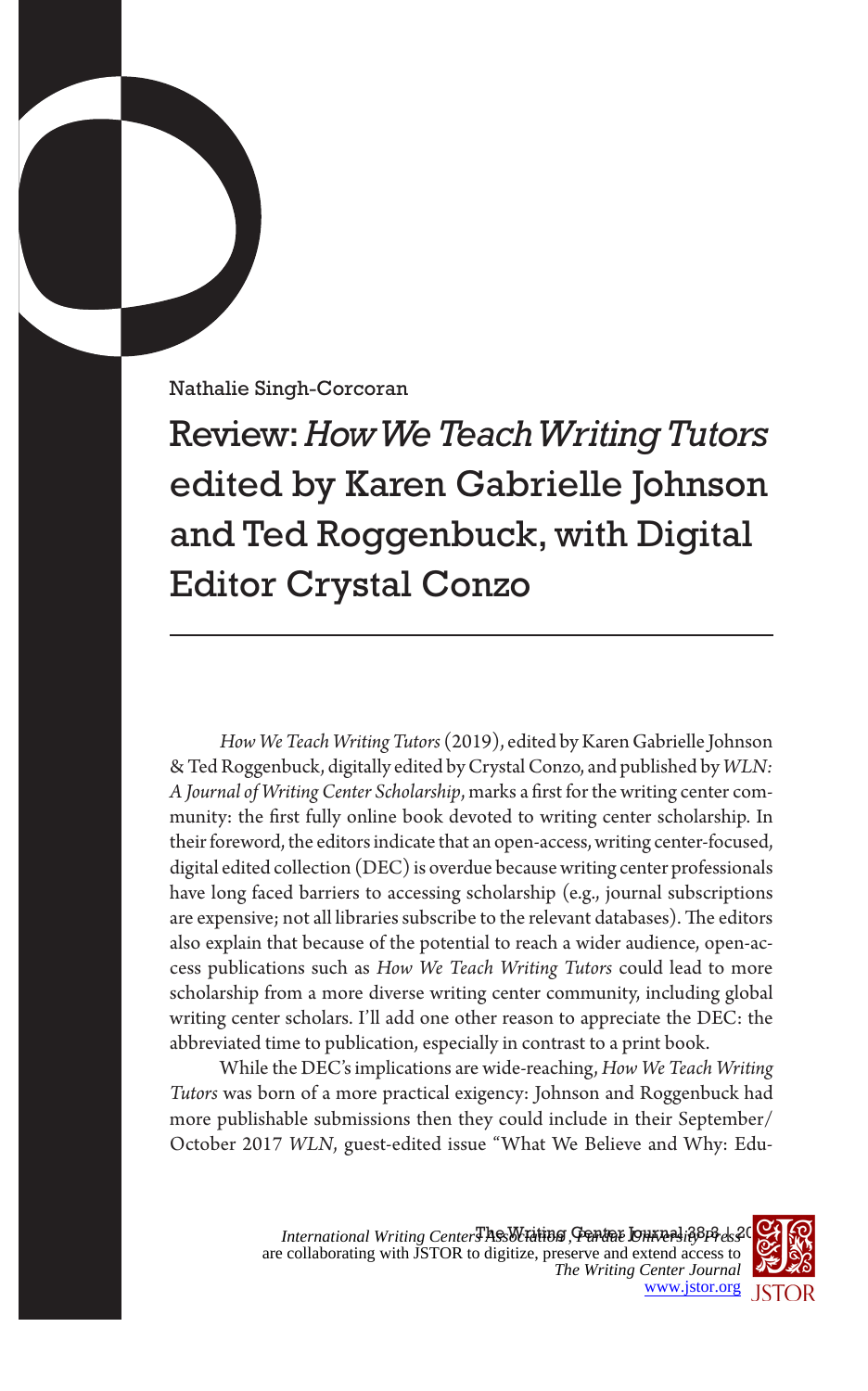cating Writing Tutors." In this respect, and within the body of book-length writing center scholarship, *How We Teach Writing Tutors* is somewhat akin to Susan Lawrence & Terri Zawacki's *Re/Writing the Center: Approaches to Support Graduate Writing* (2018). *Re/Writing the Center* was also born of a *WLN*  guest-edited issue, and like *How We Teach Writing Tutors*, some of the chapters are extensions of the original *WLN* issues. Both collections contain ample literature reviews, reflective-practitioner pieces, and mixed-methods research. But the two collections differ in overall emphasis, audience, and mode. *Re/ Writing the Center* focuses on graduate student writers and is for readers whose centers already support or are about to support that population. *How We Teach Writing Tutors* is much broader in scope: the 18 chapters cover 11 different topics. In addition to the three chapters addressing graduate student concerns, readers can expect to find chapters discussing new director professional development, writing center certification, philosophies of tutoring, theories informing tutoring practice, tutor professional behavior, antiracism, tutoring online, multimodal/multimedial tutoring, multilingual writing support, and cross-program tutor training. In addition, the DEC is not bound by the medium of print, and so the 32 authors of the chapters make use of video, audio, images, and hyperlinks.

## Digital Potluck

In *How We Teach Writing Tutors*, there's a little something for everyone: international and US administrators, tutors, staff, and other stakeholders. The collection is a kind of digital potluck, and I think that was the goal. After all, the theme of the collection—tutor education—is broad. It encompasses the eleven topics covered in the DEC plus hundreds more. In an attempt to harmonize the numerous topics, Johnson & Roggenbuck divided the collection's chapters into three sections: Part I, External Concerns that Affect Tutor Education; Part II, Methods and Frameworks for Tutor Development; and Part III, Specific Foci within Tutor Education Programs. However, as I was reading the essays in the collection, I had a difficult time determining the logic behind the placement of essays. The DEC employs an organizational frame, but there is little editorial signposting suggesting the *why* behind the frame.

Editors typically set out their vision for an edited collection in their preface. They explain why the collection is needed, what gap it is filling, what questions it tries to answer, and how it's organized. Many of these rhetorical elements are missing from the preface to *How We Teach Writing Tutors*. Johnson & Roggenbuck explain the necessity of the medium but not of the content itself. To better orient readers to the collection, I wish the editors had provided brief explanations of each section or at least a sense of what they meant by *external concerns*, *methods*, *frameworks*, or *specific foci*—either in the preface itself or as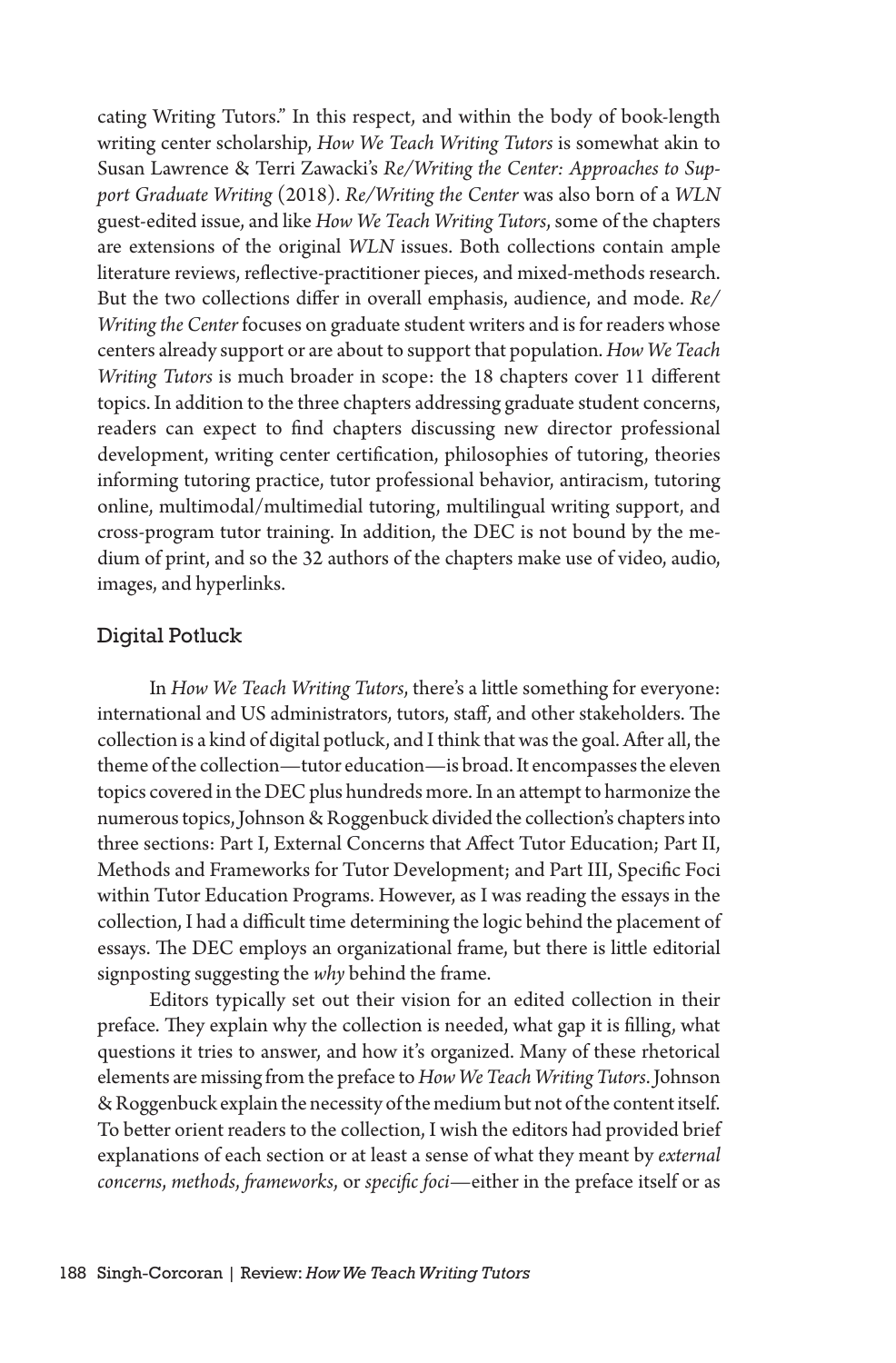hover text. This critique isn't meant to be unkind, unappreciative of the editors' efforts, or to suggest the collection lacks value. In fact, I believe that readers will find *How We Teach Writing Tutors* useful for their own writing center contexts and that some of the articles are exemplars of their genre (more about those individual pieces later). I also raise this issue early in my review because this critique greatly influences how I've shaped my content going forward.

## An Alternate Frame

As I was preparing to write this review, I began to understand one of the many challenges the editors must have faced when they were putting together the collection. How does one take eleven topics—graduate student concerns, new director professional development, writing center certification, philosophies of tutoring, theories informing tutoring practice, tutor professional behavior, antiracism, tutoring online, multimodal/multimedial tutoring, multilingual writing support, and cross-program tutor training—and organize them into broader content sections? I also faced my own set of challenges in writing this review. How could I show my appreciation for the collection and discuss it in a thoughtful manner? I thought it might help if I created an alternate organizational frame, a purely practical activity, so that I could more thoroughly discuss the content. However, upon completing the activity, I thought the reframing might also be helpful for *WCJ* readers as they engaged with *How We Teach Writing Tutors*, and so not only do I share my frame in a table below, but I also use it to construct the rest of my review.

The alternate frame is inspired by a table Holly Ryan shares in her lead article for *How We Teach Writing Tutors*, "First Things First: An Introduction to Administration at the New Director's Retreat." In this piece, Ryan generously offers readers her materials from the Mid-Atlantic Writing Center Association's New Directors Retreat, an event akin to the International Writing Centers Association's Summer Institute, but tailored specifically to new members of the profession in the Mid-Atlantic region of the United States. Toward the end of "First Things First," Ryan provides a two-column table in which she identifies frequently asked questions from new writing center directors in one column and readings that respond to those questions in a second column. Rather than provide questions in my table, I offer content categories and corresponding articles. I've identified three content categories for *How We Teach Writing Tutors*: 1) RAD Research on Tutor Education; 2) Reflexive Practice; and 3) Models for Tutor Education. This kind of methodological framing helped me anchor the articles in ways I could not with the original, broader framing.

As I formed the categories, I was influenced by Dana Driscoll & Sherry Perdue's (2012) "Theory, Lore, and More: An Analysis of RAD Research in the *Writing Center Journal*, 1980–2009" and Sarah Liggett, Kerri Jordan, & Steve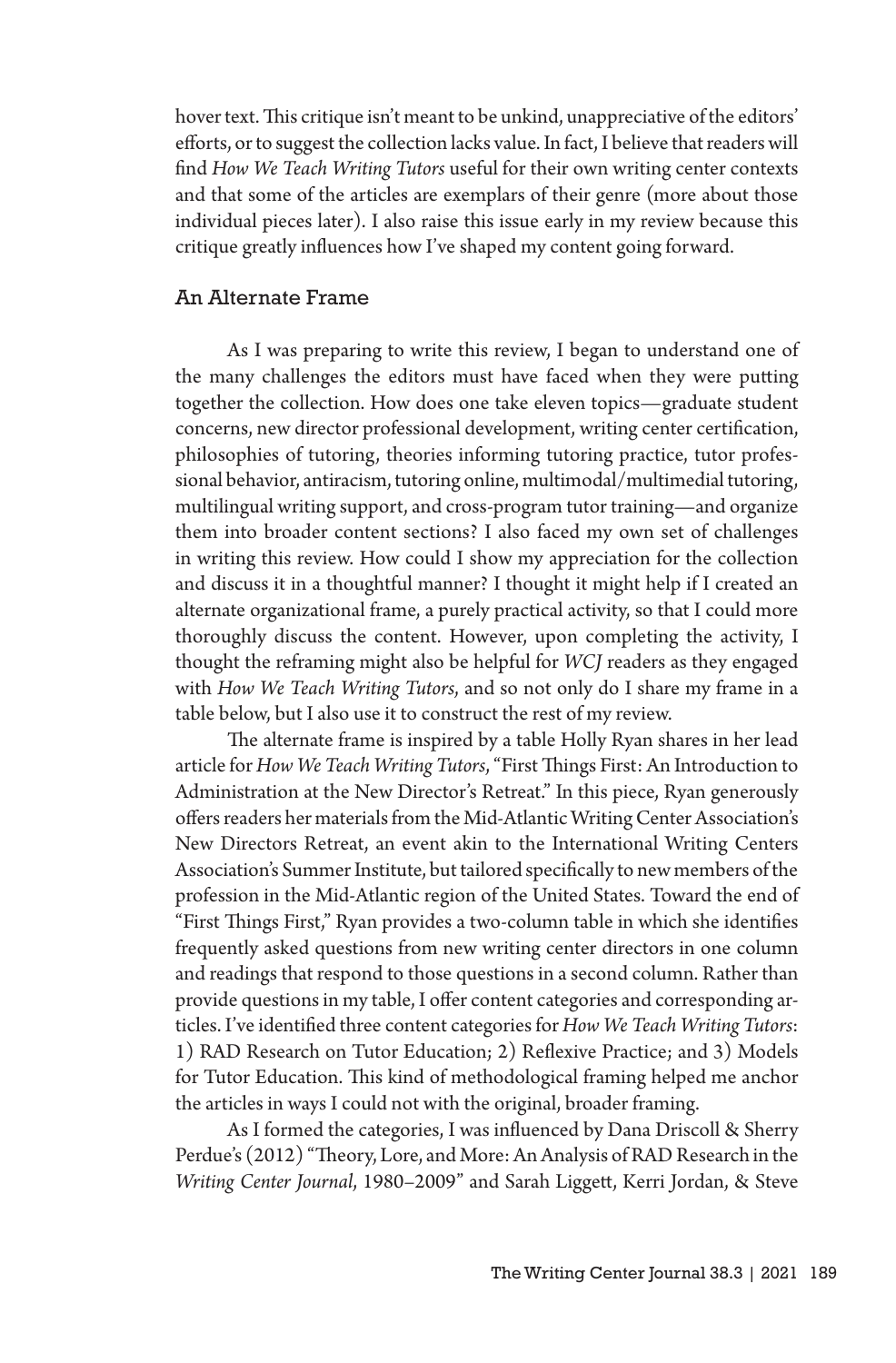Price's (2011) "Mapping Knowledge-Making in Writing Center Research: A Taxonomy of Methodologies." In Table 1, the articles in the first category, RAD Research on Tutor Education, all respond in some way to Driscoll & Perdue's call for replicable, aggregable, and data-supported scholarship while those in the second category exemplify Ligget, Jordan, & Price's explication of "Reflexive Practice."

## **Table 1**

| <b>RAD Research on Tutor Education</b><br>These articles all provide research on<br>tutor education that situates individual<br>topics within the context of scholarship<br>on the field. They each offer a detailed<br>methods section and explain the rationale<br>for selection of participants (if methods<br>involved human subjects). They offer a<br>discussion and implications of results, and<br>they each may also nod to future work<br>(Driscoll & Perdue, 2012, pp. 21–23). | • Julia Bleakney, "Ongoing Writing<br>Tutor Education: Models and<br>Practices"<br>Russell Carpenter, Scott Whiddon,<br>٠<br>& Courtnie Morin, "Understanding<br>What Certifications Mean for<br>Writing Centers: Analyzing a Pilot<br>Program via Regional Organization"<br>• Kelsey Hixon-Bowles & Roger<br>Powell, "Self-Efficacy and the<br>Relationship between Tutoring<br>and Writing"<br>• Mary Pigliacelli, "Practitioner Action<br>Research on Writing Center Tutor<br><b>Education: Critical Discourse</b><br>Analysis of Reflections on Video-<br>recorded Sessions"<br>• Rebecca Crews & Katie Garahan,<br>"The Role of the Tutor in Developing<br>and Facilitating Writing Center<br>Workshops"<br>• Katrina Bell, "Our Professional |
|-------------------------------------------------------------------------------------------------------------------------------------------------------------------------------------------------------------------------------------------------------------------------------------------------------------------------------------------------------------------------------------------------------------------------------------------------------------------------------------------|----------------------------------------------------------------------------------------------------------------------------------------------------------------------------------------------------------------------------------------------------------------------------------------------------------------------------------------------------------------------------------------------------------------------------------------------------------------------------------------------------------------------------------------------------------------------------------------------------------------------------------------------------------------------------------------------------------------------------------------------------|
|                                                                                                                                                                                                                                                                                                                                                                                                                                                                                           | Descendants: Preparing Graduate<br>Writing Consultants"                                                                                                                                                                                                                                                                                                                                                                                                                                                                                                                                                                                                                                                                                            |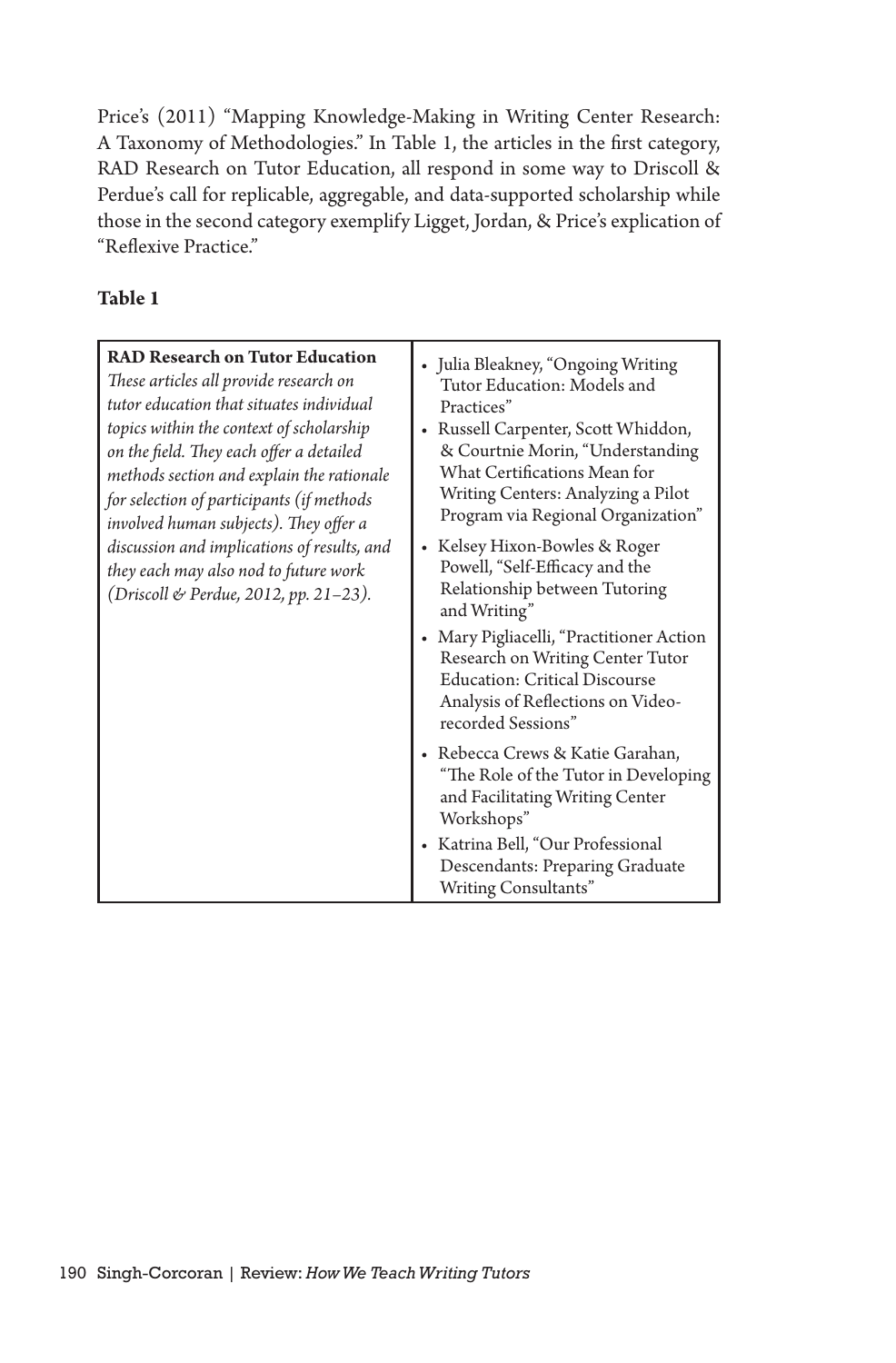| <b>Reflexive Practice</b><br>These articles are practitioner inquiry pieces<br>that examine tutor education through a<br>local and critical lens. They go beyond<br>anecdote and measure practices against<br>extant literature. Many of the writers of<br>Reflexive Practice pieces also explore the<br>social and political dimensions of tutor<br>education as they reflect on their own beliefs<br>and how they came to hold them (Ligget,<br>Jordan, & Price, 2011, pp. 56-59). | Elisabeth H. Buck, "From CRLA<br>to For-Credit Course: The New<br>Director's Guide to Assessing Tutor<br>Education"<br>• Craig Medvecky, "Enter the Dragon:<br>Graduate Tutor Education in the<br>Hall of Mirrors"<br>· Lisa Cahill, Molly Rentschler,<br>Kelly Chase, Darby Simpson, &<br>Jessica Jones, "Developing and<br><b>Implementing Core Principles for</b><br>Tutor Education: Administrative<br>Goals and Tutor Perspectives"<br>• Jared Featherstone, Rodolfo<br>Barrett, & Maya Chandler, "The<br>Mindful Tutor"<br>• Kristina Aikens, "Prioritizing<br>Antiracism in Writing Tutor<br>Education"                                                                                                                                                                                                                                                                     |
|--------------------------------------------------------------------------------------------------------------------------------------------------------------------------------------------------------------------------------------------------------------------------------------------------------------------------------------------------------------------------------------------------------------------------------------------------------------------------------------|------------------------------------------------------------------------------------------------------------------------------------------------------------------------------------------------------------------------------------------------------------------------------------------------------------------------------------------------------------------------------------------------------------------------------------------------------------------------------------------------------------------------------------------------------------------------------------------------------------------------------------------------------------------------------------------------------------------------------------------------------------------------------------------------------------------------------------------------------------------------------------|
| <b>Model Programs</b><br>These articles provide clear, pragmatic,<br>and thorough descriptions of tutor<br>education programs at work, and they<br>provide insight into their program histories.<br>Abundant resources are also available in<br>accompanying appendices.                                                                                                                                                                                                             | • Holly Ryan, "First Things First: An<br>Introduction to Administration at a<br>New Directors' Retreat"<br>• Crystal Conzo, "Exploring and<br>Enhancing Writing Tutors'<br>Resource-Seeking Behaviors"<br>• Tom Earles & Leigh Ryan,<br>"Teaching, Learning, and<br>Practicing Professionalism in the<br>Writing Center"<br>• Jessica Clements, "The Role of New<br>Media Expertise in Shaping Writing<br>Consultations"<br>• Dan Gallagher & Aimee Maxfield,<br>"Learning Online to Tutor Online"<br>• Katherine DeLuca & Hsing-Yin<br>Cynthia Lin, "Developing a<br>Multilingual and Interdisciplinary<br>Writing Center: Reviewing Goals<br>and Activities from the Graduate<br>Writing Consultant Workshop"<br>• Sarah Peterson Pittock & Erica<br>Cirrillo-McCarthy, "Let's Meet in<br>the Lounge: Toward a Cohesive<br>Tutoring Pedagogy in a Writing and<br>Speaking Center |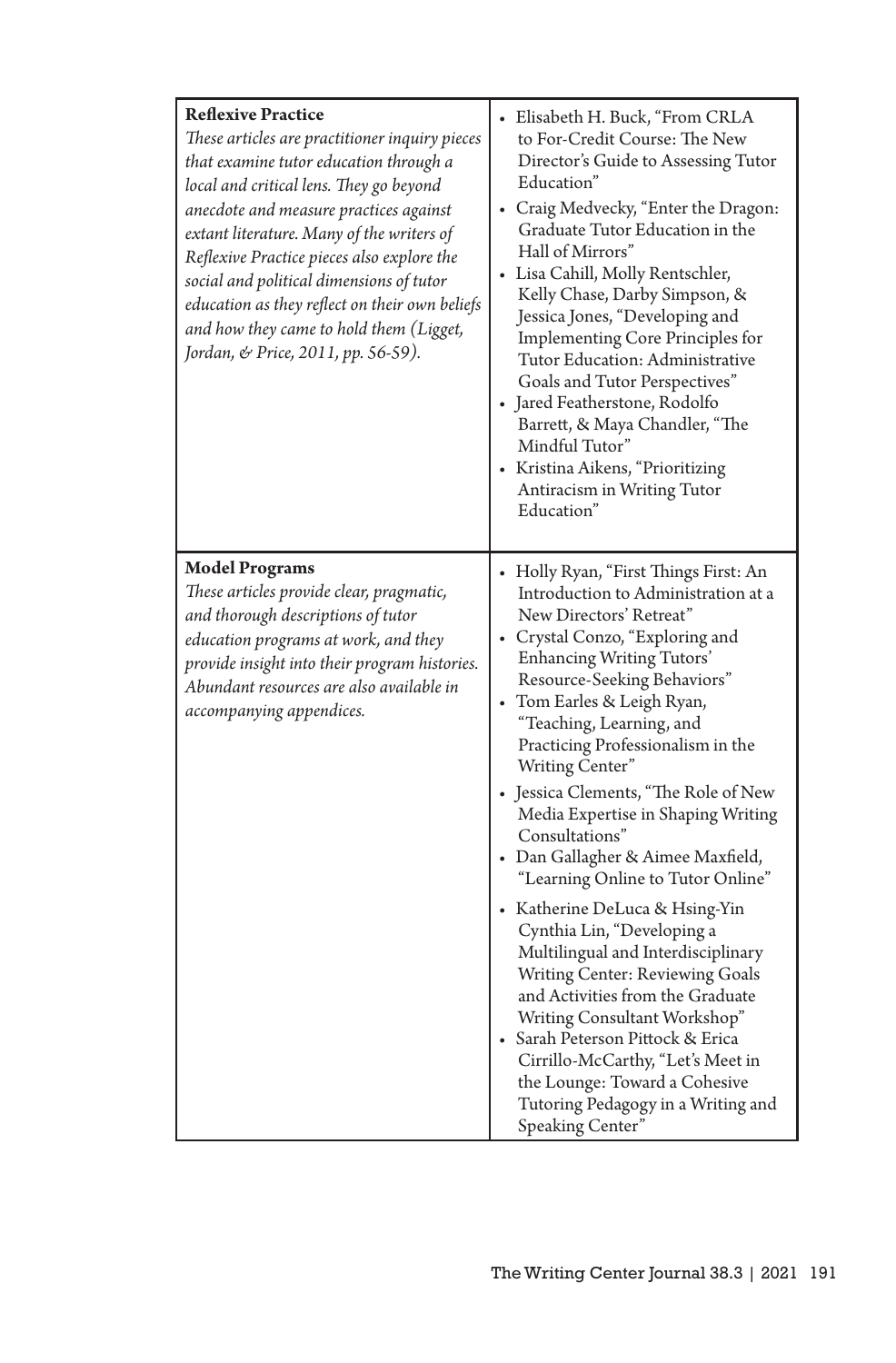The categories and groupings are neither perfect nor absolute. In fact, some articles were more difficult to categorize than others. For example, I placed Conzo's "Exploring and Enhancing Writing Tutors' Resource-Seeking Behaviors" in the Model Programs category even though the research employs qualitative methods. But, taken as a whole, the article emphasizes the model of a tutor education *over* methods or reflexivity.

Other articles, such as Bleakney's "Ongoing Writing Tutor Education: Models and Practices," serve as excellent examples of their RAD genres. In her careful, mixed-methods study, Bleakney conducts a national survey and interviews members of the profession regarding their continued-tutor-education efforts. She concludes that any ongoing tutor education programs need to be clearly tied to initial tutor education, appropriately scaffolded, and collaborative at all levels. That is, tutors should take part in the design, delivery, and evaluation of any staff development.

Carpenter, Whiddon, & Morin's "Understanding What Certifications Mean for Writing Centers: Analyzing a Pilot Program via Regional Organization" also falls within the RAD category. In their mixed-methods study, the co-authors conduct both a survey and interviews to determine the efficacy of regional, writing center certification. They provide a clear, multi-stepped research process that could easily be replicated by other regionals. In fact, their more regional-certification-focus could especially be of benefit to international affiliates because the process and criteria for certification can be customized to serve diverse institutional contexts.

I highlight two articles in the Reflexive Practice category because the writers of each both emphasize and reflect on the social and political dimensions of tutor education: Featherstone, Barrett, & Chandler's "The Mindful Tutor" and Aikens's "Prioritizing Antiracism in Writing Tutor Education." In "The Mindful Tutor," Featherstone, Barrett, & Chandler explore the connections between meditation, mindfulness, and tutoring. They provide a thorough overview of the literature on meditation and on mindfulness, always with an eye toward writing center praxis. They explain how they integrate meditation and mindfulness in tutor education and argue that among other things, mindfulness and meditation help tutors further develop empathy, hone their focus, reduce stress, and develop an awareness of unconscious bias. As her title suggests, in "Prioritizing Antiracism in Writing Tutor Education," Aiken discusses how to advance antiracist writing center pedagogy. Like "The Mindful Tutor," "Prioritizing Antiracism" discusses relevant scholarship and its implications on writing center work. Aikens also talks about how the antiracist scholarship she includes in tutor education (productively) disrupts her staff 's sense of Standard American English and themselves as users of it. She then offers guiding principles and resources for us to prioritize antiracist practices in our own centers. I especially appreciate all of the video content that is included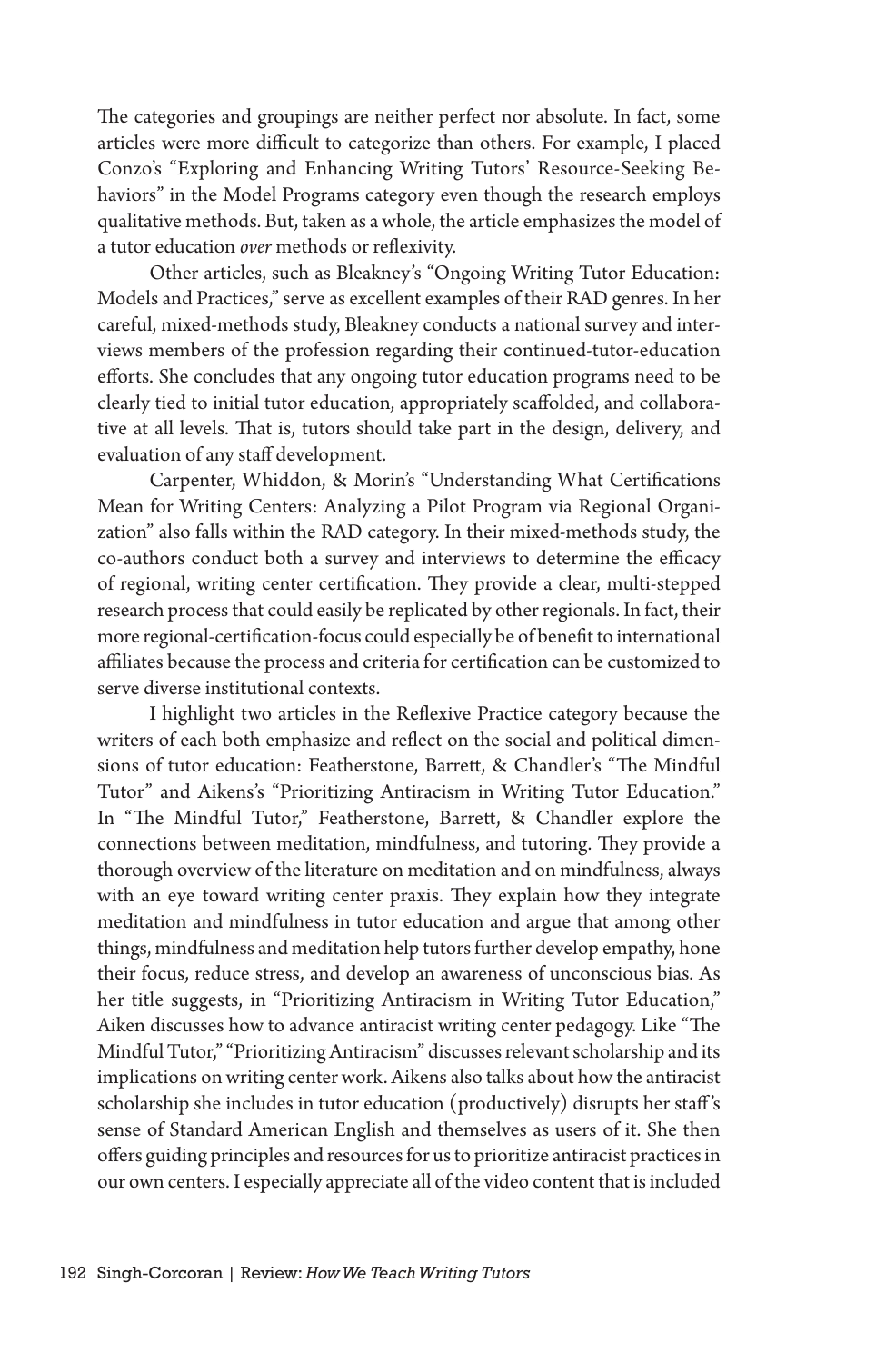in the article: short videos explaining stereotype threat, code-meshing, and Jamilla Lyiscott's TED Talk on multiple Englishes.

It's not novelty, however, that I find most appealing in "The Mindful Tutor," "Prioritizing Antiracism in Writing Tutor Education," or any of the other articles I've placed in the Reflexive Practice category. Whenever I read such scholarship, I'm reminded of Kathleen O'Shaughnessy's (2004) *National Writing Project* resource, "Writing a Bicycle." She says, "I read books and articles by lots of teachers but not because I hope to find brand-new ideas in every text. I read them because each author has a unique way of looking at and talking about questions we all wrestle with" ("I have nothing new to say," para. 3). In other words, this kind of scholarship holds a magic mirror to our own spaces, and we get to see familiar ideas as they appear in someone else's writing center.

I would like to end this review by thanking the editors, Johnson & Roggenbuck, for starting a trend and curating a strong collection. *How We Teach Writing Tutors* is a solid first effort in the digital foray. More DECs are coming—*WLN* has two more in the works—and the genre will evolve. For example, I can imagine a collection full of multimodal essays more akin to articles we see in *Kairos: A Journal of Rhetoric, Technology, and Pedagogy.* But in the end, *How We Teach Writing Tutors* does the same kind of thing a really good academic conference does—readers are left with plenty of good ideas to adapt to their own writing centers and even more ideas on which to ruminate.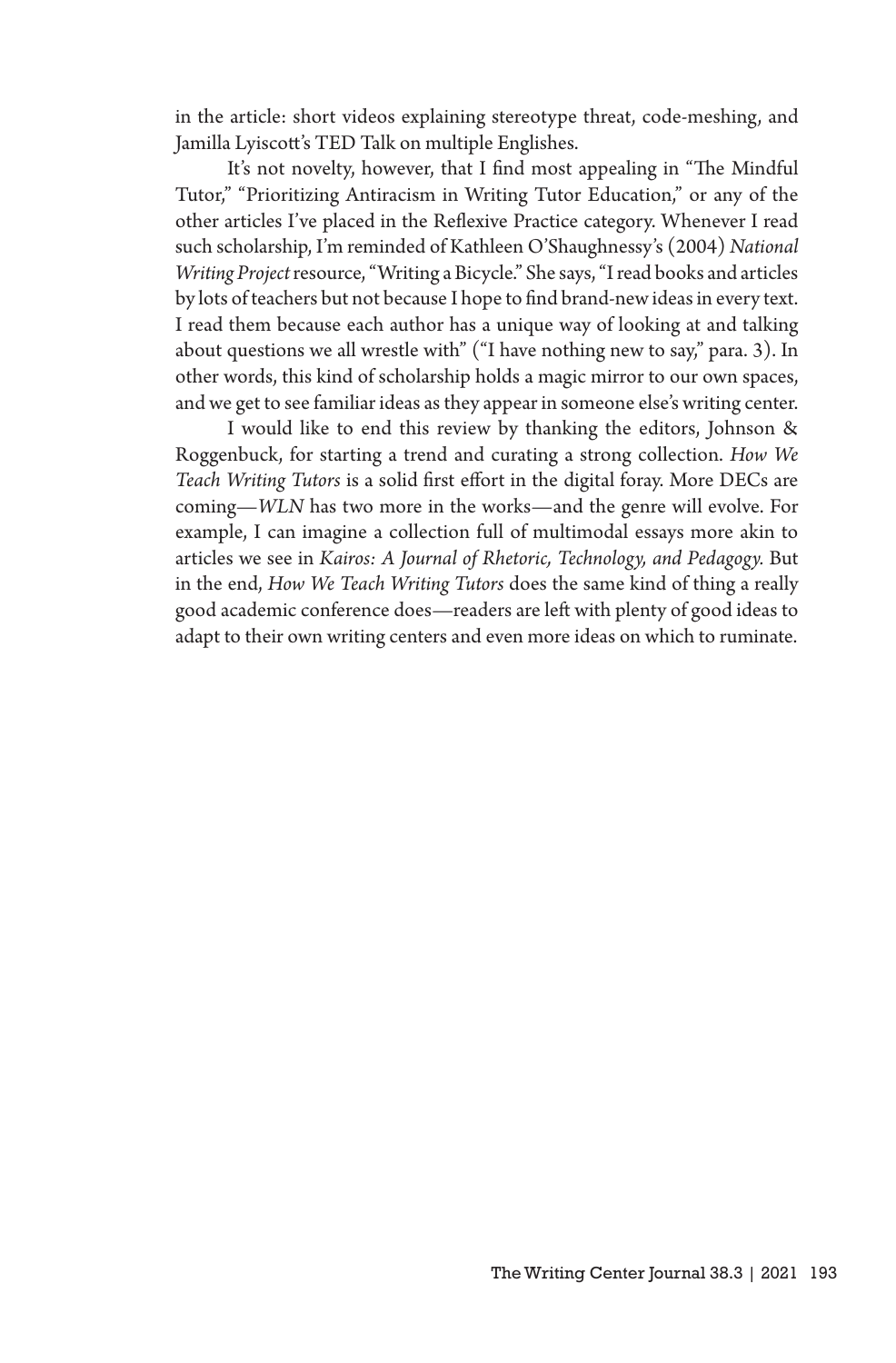## References

- Driscoll, D., & Perdue, S. (2012). Theory, lore, and more: An analysis of RAD research in *The Writing Center Journal*, 1980–2009. *Writing Center Journal*, *32*(2), 11–39.
- Lawrence, S., & Zawacki, T. M. (Eds.). (2018). *Re/Writingthe Center: Approaches to Support Graduate Writing*. Logan, UT: Utah State University Press.
- Liggett, S., Jordan, K., & Price, S. (2011). Mapping knowledge-making in writing center research: A taxonomy of methodologies. *Writing Center Journal, 31*(2), 50–88.
- O'Shaughnessy, K. (2004). Writing a bicycle. *Quarterly 26*(3). Retrieved from www.nwp.org/cs/public/print/resource/1978

**Nathalie Singh-Corcoran** is Service Professor in the Department of English at West Virginia University and the Coordinator of the Eberly Writing Studio.